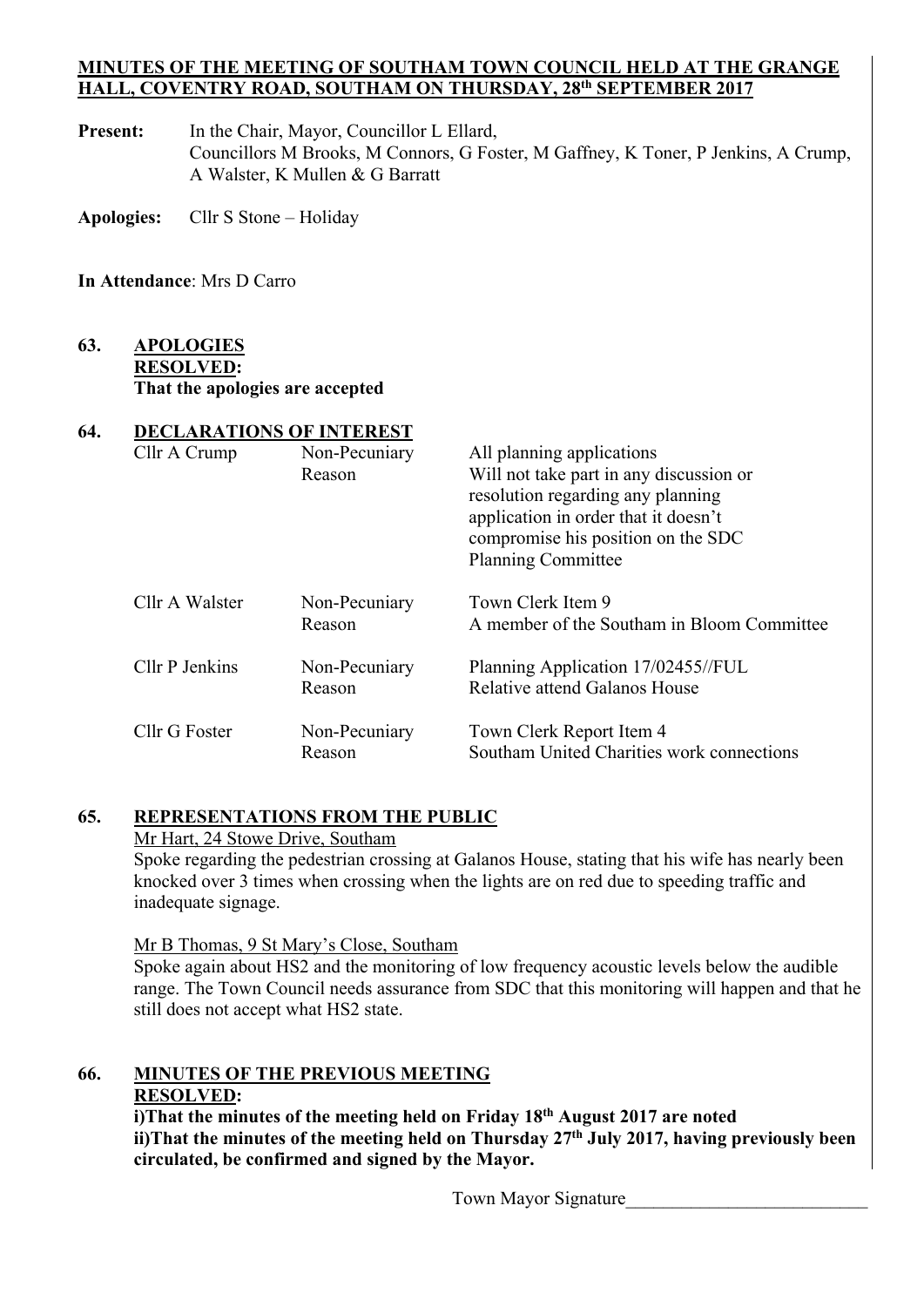## **67. POLICE**

Police not in attendance

## **68. ACCOUNTS FOR PAYMENT**

 i)Invoices were available at the meeting for inspection **RESOLVED:** 

**That the payment of accounts dated September 2017, totalling £13,227.85 (details attached) be authorised** 

## **Cllr Crump left the room**

## **69. APPLICATIONS FOR PLANNING PERMISSION**

- **69.1** i) Council considered the applications for planning permission detailed on the schedule dated September 2017 upon which the Town Council had been consulted by Stratford District Council. (details attached)
- **69.2** ii) Planning Application decisions dated September 2017 **Noted**
- **69.3** iii) Planning Committee Meeting Dates **Noted**

## **Cllr Crump returned to the meeting**

## **70. TOWN CLERK'S REPORT**

## **70.1 PUBLIC REPRESENTATIONS**

i)Mr Hart was advised that Cllr Crump will check to see if there is adequate signage ii)Mr Thomas was advised that Cllr Crump will chase up SDC regarding the monitoring of low frequency sound below the audible range with regards to HS2.

#### **70.2 BROWNS BRIDGE WARD VACANCY**

Members were advised that the Town Council are now in a position in fill the vacant position via co-option, that as yet no applications have been received, so the position will continue to be advertised.

#### **70.3 TOWN COUNCIL ACCOUNTS – AUDIT 2016/17**

The Town Council was advised that the audit for the year ended 31 March 2017 has now concluded and there were no matters to report.

## **70.4 SOUTHAM UNITED CHARITIES – TOWN COUNCIL TRUSTEE**

Members were advised that Cllr Jenkins has resigned his position as a Trustee of the Southam United Charities and that another trustee needs to be appointed.

#### **RESOLVED:**

 **That the matter be considered at the next ENV.** 

#### **70.5 THE HOLYWELL**

Members were advised that the work at The Holywell is now complete, but it will require regularly maintenance to keep the gully clear.

#### **RESOLVED:**

 **That Cllr M Brooks and Cllr G Oubridge will ensure that the gully is kept clear on a volunteer basis.** 

Town Mayor Signature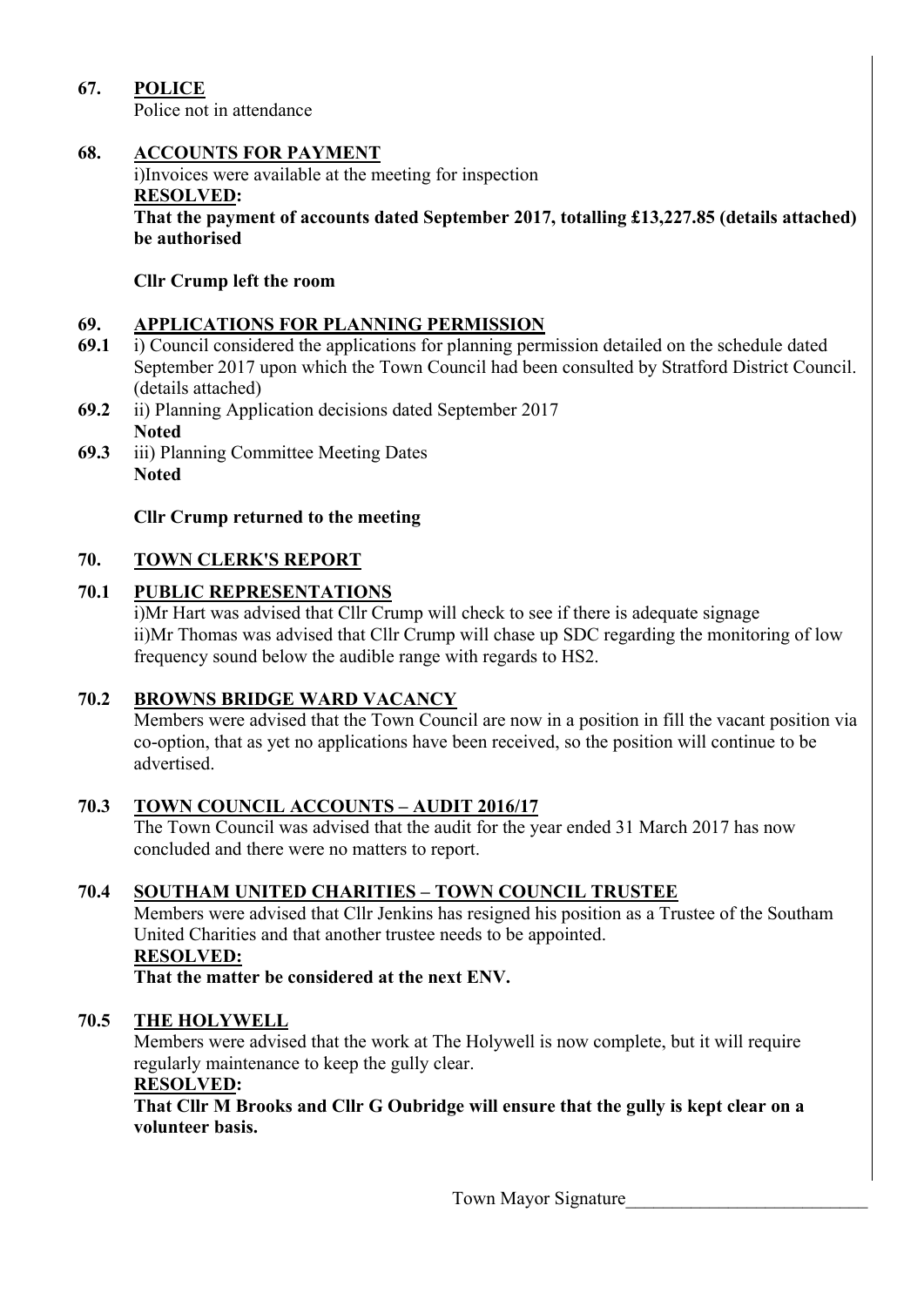## **70.6 TOWN COUNCIL BANK ACCOUNT**

Members were advised that another Town Council Bank Account needs to be opened with a different provider, due to the amounts the Council currently hold.  **RESOLVED:** 

 **That a new account is opened with the Nationwide** 

#### **70.7 FLOOD ACTION PLAN – MULTI AGENCY MEETING**

Cllr Brooks updated Members on the Flood Action Plan. **RESOLVED:** 

 **That the issue regarding the use of sand bags compared to gel bags and the location of the storage facility to be discussed at the next ENV.** 

**70.8 QUARTERLY BUDGET REVIEW Noted** 

#### **70.9 S137 GRANT APPLICATION RESOLVED:**

 **John Turner Festival of Arts & Crafts - £150.00** 

 **Southam and District Lions Poetry Competition - £700.00 - To advise that it is not accepted that the Council will fund it to this this level every year** 

 **Southam in Bloom - £630.00** 

 **CAB – To award CAB £1072.84, under LGA1972s2a Power to Provide Information and Advice, to ask CAB for their 2018 budget and to ask for a breakdown of cliental parishes so that Parish Councils can be made aware of what the Town Council is doing to seek financial support.** 

#### **70.10. COUNCIL MEETING DATES ENV DATES Noted**

#### **71. CORRESPONDENCE**

i)Linda Doyle

 **RESOLVED:** 

 **To respond advising that the Town Council is of the opinion that Wood Street Car Park has adequate signage but the Southam Heritage Collection may want to investigate the possibility of Brown Tourist Signs.** 

ii)The Grange Hall Management Committee

#### **RESOLVED:**

 **i)In accordance with Local Government Act 1972 s.133 the Town Council will finance the cost of new carpets in the Foyer and Bar Room ii)The cost will be approximately £3572.00** 

## **REPORTS FROM WORKING PARTIES/OUTSIDE BODIES**

#### **72. ENV WORKING PARTY MINUTES – 14TH SEPTEMBER 2017**

**72.1 HAYFIELD HOMES – LAND OFF MANDERS CROFT, SOUTHAM – 15/02047/OUT**  The ENV Working Party considered a presentation from Mark Gay and Ina Humphries of Hayfield Homes, concerning their proposed development of 51 homes at Land off Manders Croft. Hayfield Homes explained that they believed in early consultation with local parties, including the Town Council.

Reassurance was sought on the following points:

• Whether Hayfield Homes would be making any additional contributions from the development to the two e.g. further work to the Holywell Walk path. Hayfield Homes confirmed that this wasn't their intention as they were already increasing the area of green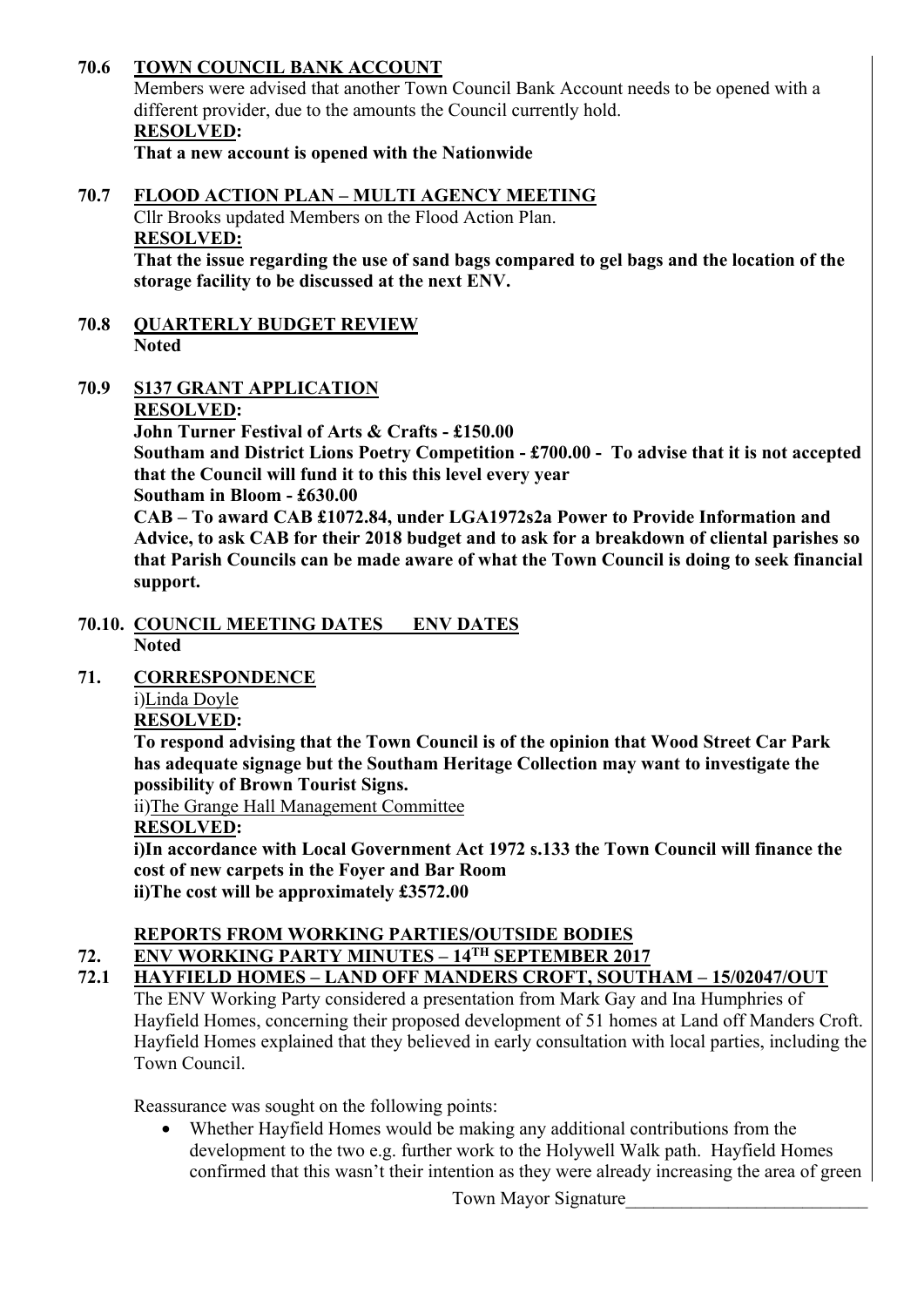open space available from the development. Hayfield Homes also confirmed that the development was likely to be making financial contributions through planning to Education, Library provision and the Fire Service.

- Councillors were pleased to see the provision of bungalows within the development. However, Cllr Crump commented that he was disappointed to see that these had now dropped from six to five.
- Hayfield Homes were requested to give details on whether or not their development would include the provision of electric vehicle charging facilities. Hayfield Homes confirmed that at present they didn't, however, they would take this point up in further dialogue with the planning officer at the District Council.
- There was some discussion about the architectural design of the scheme especially that the corner plots were not very original, and lacked imagination.
- The road layout was discussed with Hayfield Homes. Whilst noting the linear shape of the site, concern about one straight road was discussed.
- The construction traffic plan was discussed. Whilst the geographical constraints of the site were noted, all parties agreed that a construction traffic plan that avoided Manders Croft was desirable.

## **72.2 FINAL REPORT ON DOG FOULING WORKING PARTY**

Cllr Oubridge tabled the final report on dog fouling and the provision of dog waste and litter bins in Southam. The report has concluded that there are sufficient bins provided within the town, and the current layout is sensible. Emptying of the bins is at a sufficient frequency, and during the audit work there was little evidence of dog fouling. It was however, noted that several bins are missing their lids – these have been reported to SDC.

Cllr Oubridge was thanked for his report.

## **72.3 PLANNING**

 **17/02393/FUL – 2 Coventry Road, Southam RESOLVED: No representation** 

 **17/02455/FUL – Galanos House, Southam RESOLVED: Support the application** 

## **72.4 QUESTIONS FOR COUNTY AND DISTRICT COUNCILLORS**

There were no questions. However, Cllr Crump gave a full report on his attendance at the Children's Centre consultation, which was held at the same time as the July Council meeting

## **72.5 AOB**

The Mayor fed back to the Working Party on progress made at the first meeting of the First World War Centenary Beacon working party. The working party have agreed that if possible Southam should be part of the celebrations to mark 100 years since the end of the First World War by providing and lighting a Beacon as part of the national celebrations at 7pm, on 11<sup>th</sup> November 2018.

 Work is currently on-going to find a suitable site as close to the town centre as possible, and assistance is being sought from local business and schools in the construction of a Beacon.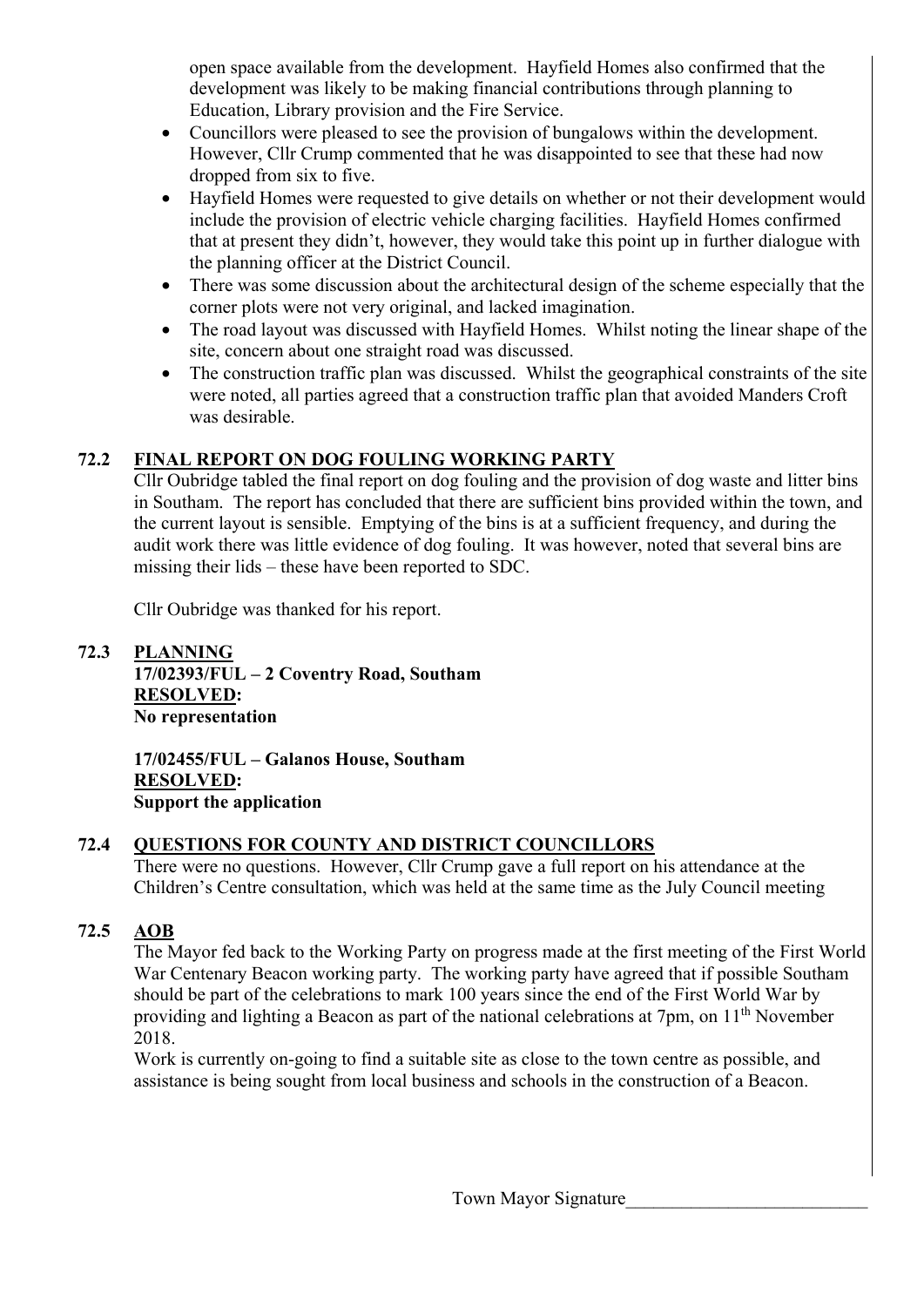## **73. QUESTIONS FOR COUNTY AND DISTRICT COUNCILLORS**

Cllr Crump advised the following:

- 6.75-year land supply
- Planning Appeal  $-240$  houses off the bypass
- Attended meetings regarding playground quotes
- Repairs regarding the Park Lane Recreation Ground
- Community Forum One speeding ticket issued, Anti-Social Behaviour, Community Speed Watch cannot take place with 5km of a speeding fixed point, Police will wear body cams from October, complaints against Police fall by 90% when body cams are worn, attended the Police Crime Commissioners Panel in Nuneaton
- Meeting Patch Byrne in October to survey the town again
- Ash Path Community Payback could be involved
- Community Room Leases at Tithe Lodge is still on-going
- Action taken to make the building safe next to Southam Windows
- Positive outcome when dealing with a situation involving Adult Social Services
- Community Computers are being handed out again
- Simon Crippwell WCC Trading Standard was on Fake Britain

## **74. EXCLUSION OF THE PUBLIC FROM THE MEETING**

It was moved and

**RESOLVED: that pursuant to Section 1(2) of the Public Bodies (Admission to Meetings) Act 1960 the public be excluded from the meeting because publicity would be prejudicial to the public interest by reason of the confidential nature of the business to be transacted** 

# **75. STAFF SALARIES AND PAYMENT FOR SERVICES RESOLVED:**

 **To authorise the payment of staff salaries dated September 2017** 

## **76. BURIAL GROUND WORKING PARTY**

Members considered Cllr Gaffney's report  **RESOLVED: That the Town Council continue to enter a 3-year option, even though restrictions will be placed on the Town Council for accessing the land.** 

# **77. THE GRANGE HALL ADMINISTRATOR RESOLVED:**

 **That the personal working party meet to discuss the situation** 

**Meeting closed at 9.07 pm**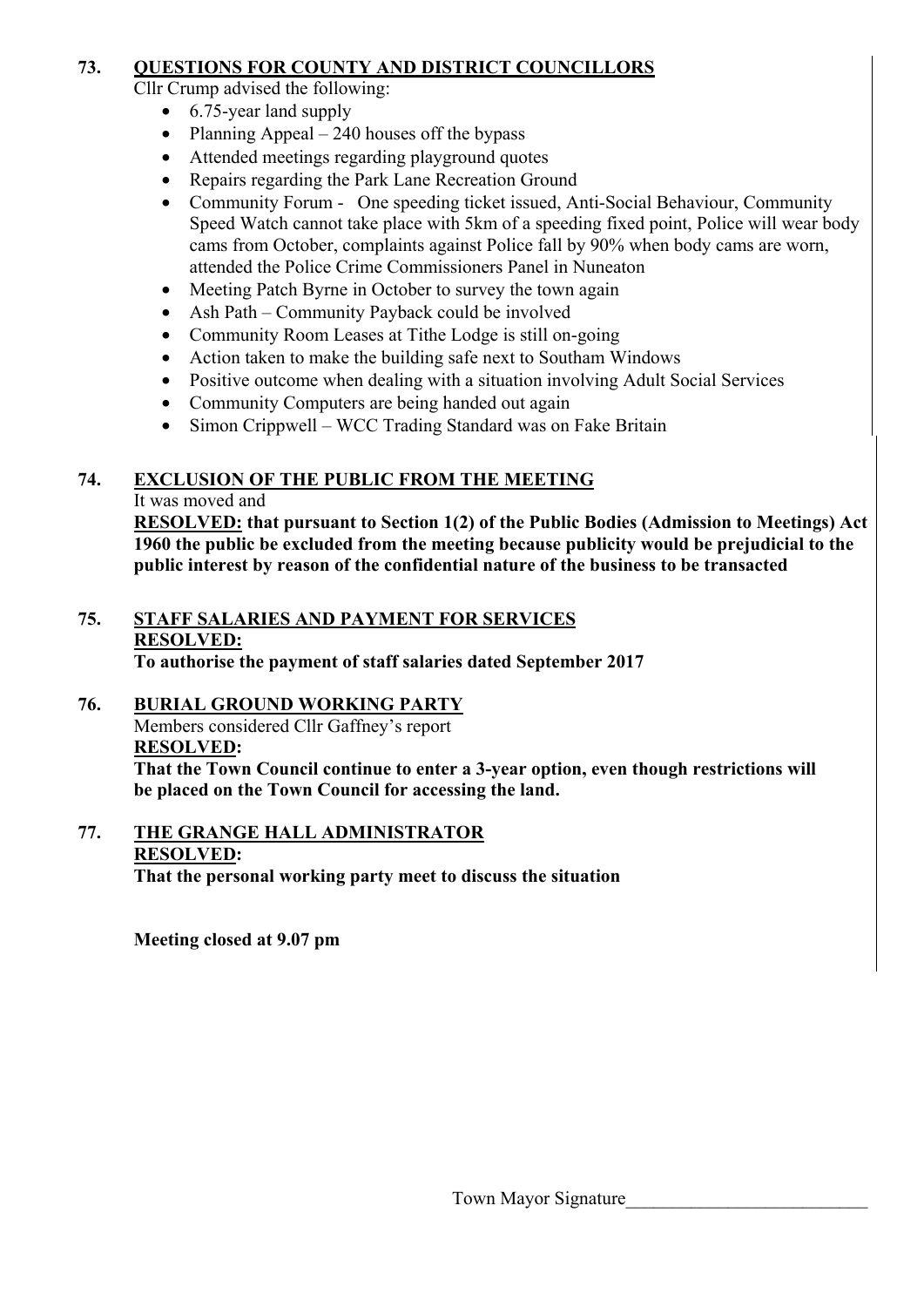| SOUTHAM TOWN COUNCIL -28th SEPTEMBER 2017 |                       |                            |                                                                              |                                   |                                                          |  |  |
|-------------------------------------------|-----------------------|----------------------------|------------------------------------------------------------------------------|-----------------------------------|----------------------------------------------------------|--|--|
| <b>APPLICATION NO.</b>                    | <b>APPLICANT NAME</b> | <b>SITE</b>                | <b>PROPOSAL</b>                                                              | <b>OBSERVATION DATE/COMMENT</b>   | <b>Comments</b>                                          |  |  |
|                                           | Mr Robert             | 2 Coventry Road, Southam   | Double storey side extension and alteration to                               |                                   |                                                          |  |  |
| 17/02393/FUL                              | Chambers              | CV47 1EB                   | single storey rear element                                                   | 19th September 2017               | ENV - No representations                                 |  |  |
|                                           |                       |                            | Community Hub facility with day care and a 10                                |                                   |                                                          |  |  |
|                                           |                       |                            | bedroom extension to the dementia care unit with                             |                                   |                                                          |  |  |
|                                           | The Royal British     | Galanos House, Banbury     | associated car parking provision, ancillary works                            |                                   |                                                          |  |  |
| 17/02455/FUL                              | Legion                | Road, Southam Cv47 2BL     | and part demolition of existing building                                     | 25th September 2017               | ENV - Southam Town Council supports this application.    |  |  |
|                                           |                       | 1Masters Orchard, Warwick  | Replacement single storey extension to the                                   | 29th September 2017 No            |                                                          |  |  |
| 17/02583/FUL                              | Mr O'Connor           | Road, Southam CV47 0JD     | front/side of the property                                                   | representation                    | Permission with conditions 17th October 2017             |  |  |
|                                           |                       | Whitehall House, 7 Warwick |                                                                              | 29th September 2017 Refer to Tree |                                                          |  |  |
| 17/02737/TREE Mr David Bourne             |                       | Road, Southam CV47 0HN     | T1 - Leylandii Conifer - Fell                                                | Officer                           | Consent with conditions 6th October 2017                 |  |  |
|                                           |                       |                            | Development authorised by High Speed Rail                                    |                                   |                                                          |  |  |
|                                           |                       |                            | (London - West Midlands) Act 2017 for works                                  |                                   |                                                          |  |  |
|                                           |                       |                            | associated with the creation of the Southam                                  |                                   | Although the Town Council has no objection, they         |  |  |
|                                           |                       |                            | Habitat Ecolgical Mitigation comprising earthworks                           |                                   | would like to see this area become a learning centre for |  |  |
|                                           |                       |                            | Southam Ecological Mitigation (2 no. mitigation ponds, 2 no. reptile basking |                                   | school groups and would like to see additional tree      |  |  |
| HS2OCW/00003 HS2 Ltd                      |                       |                            | Site, Kineton Road, Southam banks, 2 no hibernacula) and fencing             | 11th October 2017                 | planting to mitigate the loss of any trees               |  |  |